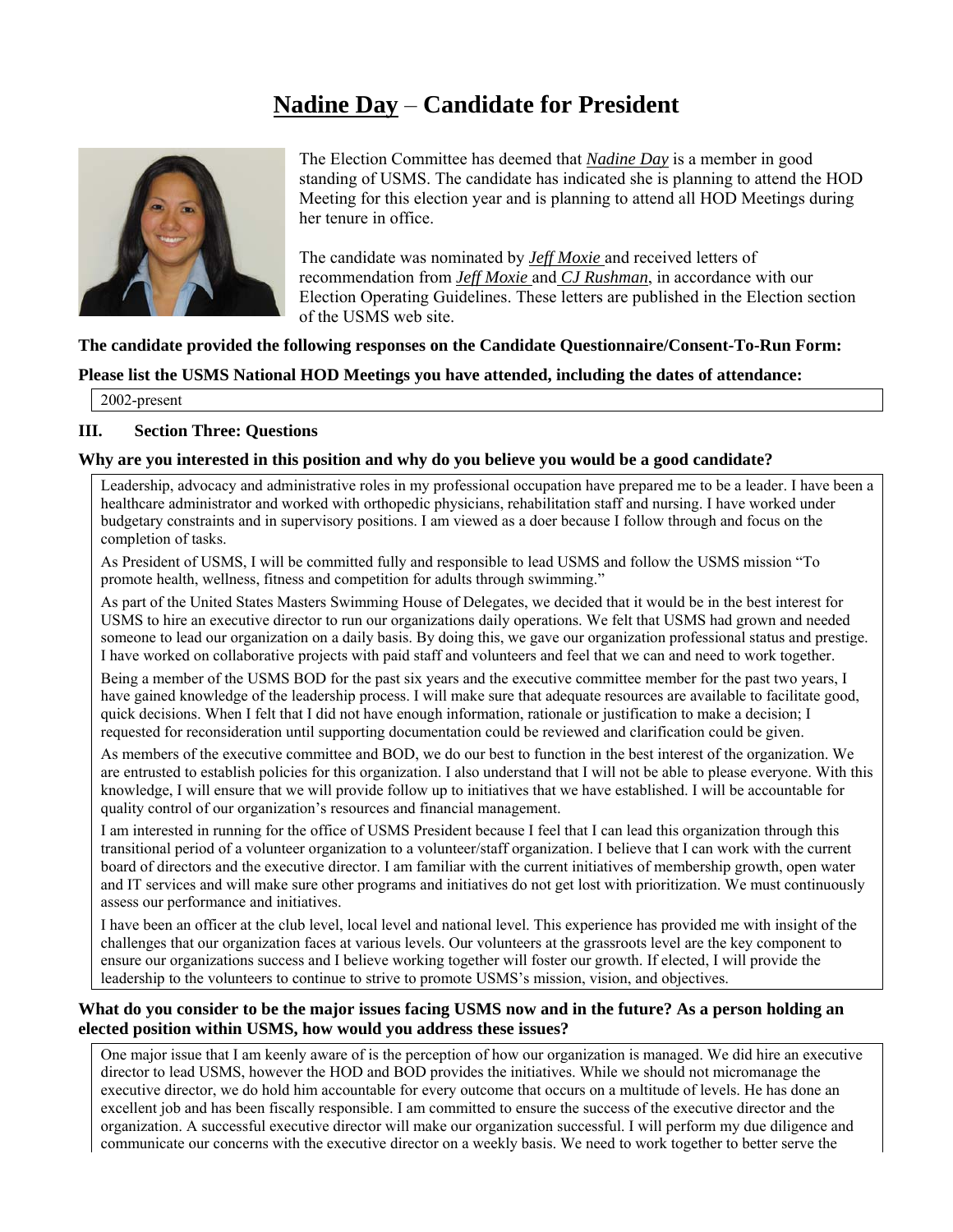organization. I believe that it is the role of the President to collaboration with the EC to define roles and responsibilities within the organization.

Another issue that I would like to champion as president is membership growth. This is always a concern as this provides our organization the revenue to operate. This past year USMS focused efforts on retaining members. I do believe that if USMS provides quality programs and services, we will retain members and attract new members. I also believe that the leadership at the local level and clubs are the driving force for growth and need to provide a consistent message to our members. USMS also needs to provide the resources necessary to the local leadership and communicate effectively the message that we want our members to receive. In addition, providing and enhancing programs and services to our members will promote growth. An issue that we have addressed but not fully supported is providing exclusive benefits to clubs and members. This will create a value for our membership.

We have begun investing in our coaches. We have initiated a coach's certification, various swim clinics and educational opportunities for both coaches and swimmers. Coach's education will help provide a consistent message and promote our mission, vision and objectives to our members. Coaches interact with swimmers every day. Programs that succeed have coaches that are dedicated in promoting masters swimming. USMS/LMSC have to continue to invest in their coaches. I am committed to ensuring that coaches are recognized for their efforts and provide resources to promote masters swimming.

With the Governance Committee becoming a standing committee of the BOD, we have recognized the importance of monitoring the structure of our organization. They will assist with recommendations on defining roles and responsibilities. I value our longstanding members as they provide important historical value and leadership. How do we keep these members engaged in the new process? I will work with committees, leaders, and members on planning and succession of our organization. While I know I cannot please everyone, I will definitely take everyone's input into consideration. I do believe and have demonstrated my belief that decisions should not be made unilaterally. I also believe that while the governance committee is responsible for the organization as a whole. We have to look at the governance structure at the LMSC level. The LMSC Development committee, zone chairs, membership staff and club and coach services must collaborate, however the same consistent message must be relayed. LMSC's provide the volunteer experience that is necessary for the organization to operate. How do we attract more volunteers? How do we engage current volunteers? Providing opportunities for our members to participate and to volunteer by utilizing the expertise of our membership is critical for our leadership success.

Another issue is Information Technology-IT enhancement and IT services. We have had three task forces that have informed the BOD that our IT staff is not adequate and more staff is necessary to meet the demands of the committee requests and BOD initiatives, while it is not our job to hire the personnel; it is our fiscal responsibility to allow the ED to hire the staff with the approved budget. Our web presence is outdated. We need to modernize our web presence and make some programs member exclusive. Web technology is leading the way of communication.

We recently surveyed our membership and as a result a strategic planning task force was established. This will help USMS gain an understanding of our membership and what they want. We need to figure out how to be more effective. This will help with establishing goals for our organization's future and with long term planning. I will support and promote the initiatives that are recommended by the strategic task force, BOD and HOD.

The national office is hosting the 2012 USMS LCM National Championships at the same venue as the USA Swimming Olympic Trials, which is an amazing opportunity for us. While I have run events before, I will admit that I do not have the experience of hosting a national championship. I will ensure that the national office is accountable. There is an understanding that this event will have a deficit budget. I will create a task force and utilized the experts of the Championship Committee and Finance Committee to have oversight of the event. We are making a financial investment in an event that will have a lifelong impact.

I am committed to ensure communication occurs in two directions. I will keep the leaders of the organization informed. If elected, I will work continuously to promote quality assurance and strive to enhance programs and services for our members. I will lead our volunteers to promote USMS's mission and vision.

#### **Please list USMS committees on which you have served. Include the dates you were on the committees and the names of the committee chairs under whom you served:**

- o Marketing Committee 2003 to 2008: Chair-Doug Garcia, Tom Boyd, Chris McGriffin
- o Sports Medicine 2003-2007: Chair-Jessica Seaton, Jody Welborn

2005 USMS Convention-Sport Medicine Presentation on "Rehabilitation of Common Swimming Injuries"

- o Safety Education 2004-2006: Chair-Julie Heather, Shannon Sullivan
- o Publications Committee 2005-2007: Chair-Lynn Hazelwood
- o BOD Committee

 Compensation and Benefits 2007-present: Chair. Committee was responsible for Employees Benefit Policy, Paid Time Off Policy, Severance Package, Executive Bonus, Employee Handbook and Relocation Package of USMS Staff.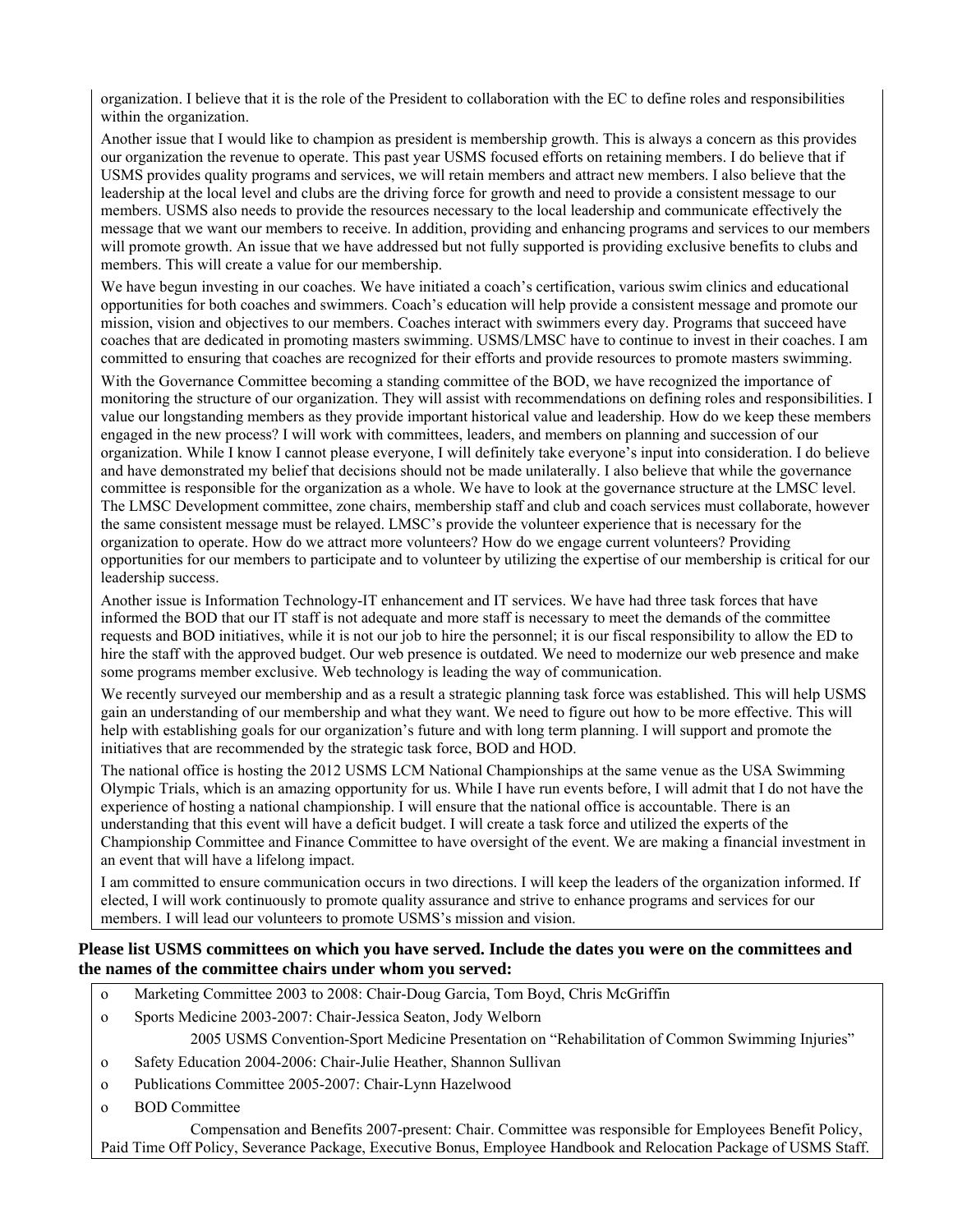o BOD Task Force

 Workout Group Task Force: 2011-Chair present, 2010 Chair-Rob Copeland Club Development/Mentor: 2006-2009 Chair-Julie Heather, Jeanne Ensign Executive Director Search: 2008 Chair-Jim Miller Executive Director Transition Team: 2008 Chair-Jim Miller National Office Search: 2008 Mike Heather

#### **Please list any other experience that relates to your qualifications for the position.**

I have been a member of the US Masters Swimming BOD for the past six years with two of those years as a member of the Executive Committee. I have been involved with the policy making of the organization, including the strategic plan in 2007. For the past two years, I have served as Vice President of Community Service, which has oversight of the coaches committee, sports medicine and science committee and fitness education committee and various task forces.

NIRSA (National Intramural Recreational and Sports Association) USMS representative 2006, 2007, 2008;

Dorothy Donnelly Service Award 2007, Great Lakes Zone Director 2005-2009; Illinois LMSC Chair-2005-2009 Illinois Vice Chair 2002-2005, Illinois Sanction Chair 2001-2005.

#### **Please list any other information you would like included.**

I am a physical therapist and co-own a private practice, which gives me the flexibility to serve this organization. I have been a coach for the past 12 years and have an ASCA Level 3 certification. I have worked in the administrative level of health facilities serving as a clinical administrator, rehabilitation director and director of physical therapy. I have been on a YMCA BOD, and I am currently on the programs and member's service BOD committee at the Danville YMCA.

# **Please write a short summary statement that will be posted on the display board with your photograph at the HOD Meeting**

United States Swimming is an outstanding organization dedicated to life long swimming. The leadership at the Club, LMSC, Zone, National and Administration are passionate about this organization. We all want USMS to excel and be successful. We are proud to be members of USMS.

If elected, I would be honored to serve as your USMS President. I will help lead our board of directors and volunteers to follow the initiatives that the HOD will establish for the coming years. I have been active in the leadership of the organization for the past six years. I feel that I can provide stability with the current executive committee members and work with USMS Executive Director. I will maintain open communication and welcome feedback from our members. I will work continuously to promote quality assurance and strive to enhance programs and services for our members. I will lead our volunteers to promote USMS's mission and vision.

# **Michael Moore** – **Candidate for President**



The Election Committee has deemed that *Michael Moore* is a member in good standing of USMS. The candidate has indicated he is planning to attend the HOD Meeting for this election year and is planning to attend all HOD Meetings during his tenure in office.

The candidate was nominated by *Anthony Thompson* and received letters of recommendation from *Anthony Thompson* and *Jerry Clark*, in accordance with our Election Operating Guidelines. These letters are published in the Election section of the USMS web site.

**The candidate provided the following responses on the Candidate Questionnaire/Consent-To-Run Form: Please list the USMS National HOD Meetings you have attended, including the dates of attendance:** 

1993-2000, 2002-present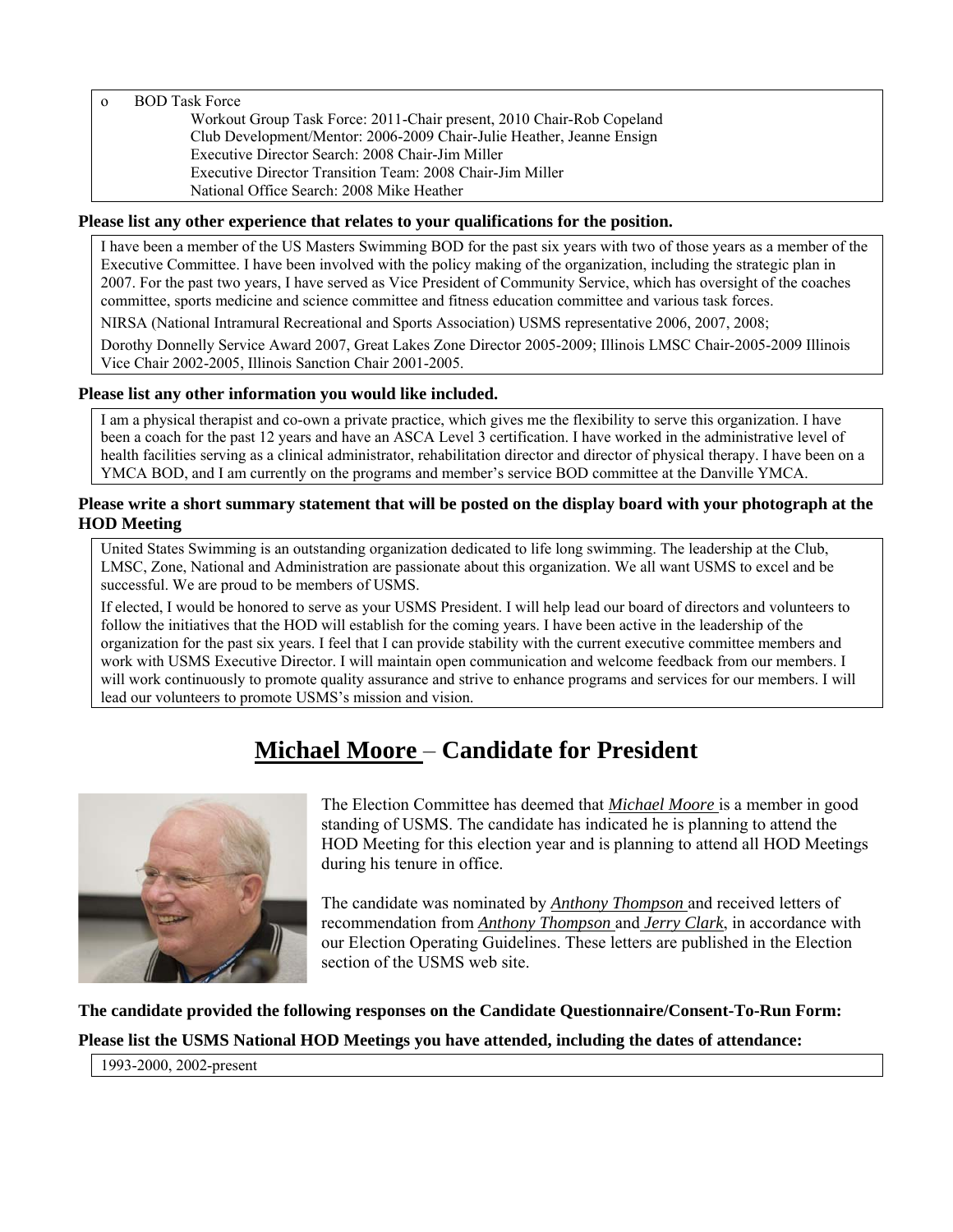# **III. Section Three: Questions**

#### **Why are you interested in this position and why do you believe you would be a good candidate?**

US Masters Swimming is a great athletic and wellness organization. 20% of our membership competes in local regional, and national pool or open water meets. But there is 80% who come to practice for the benefits of exercise, swimming is always challenging us to do better. I have been blessed to be part of our local LSMC and I have served in different capacities in the national organization. I believe I am a good candidate for president of United States Masters Swimming.

I have had extensive experience in the local level, I have been part of many different meet organizing committees, I have worked as deck official in local, regional and national meets. I have been in leadership positions in our local LMSC for the past 20 years. I will bring my skills and what I have learned to the presidency of the USMS.

There are many challenges that face Masters swimming. I have had experience at the local and national level. I have the experience to help expand our organization. We are a non-profit, but in that context we still have to run it is a professional businesslike manner. I have the local experience and the business experience to help guide the leadership of US Masters Swimming.

# **What do you consider to be the major issues facing USMS now and in the future? As a person holding an elected position within USMS, how would you address these issues?**

There are many challenges that face us, we are still in a transition from an all volunteer organization to an organization where the volunteers are the leaders, and we have staff to carry out the day to day running of Masters Swimming.

The three main challenges that I believe Masters Swimming face are:

One: To provide value for members, clubs and coaches and LMSCs. It is only the rarest of birds that joins US Masters Swimming just to receive our national magazine. We join our local clubs and LMSCs to participate in the swimming and competition that is offered in our local area.

It has always been my view that the LMSC is there to support the clubs and coaches; and national to support the LMSCs, then clubs and coaches.

In Pacific, in support of our clubs, we sent twenty-five coaches to SwimFest 10 in San Diego. We did that as an investment in our coaching. The leadership thought this was a great opportunity for the coaches to network and learn from each other. This year under the leadership of our coaches chair, we are organizing a coaches / swimmers clinic. Again this is for the coaches to network and to learn from each other.

We have to know where there is value. In our USMS "Places to Swim" web page, Jim Matysek did a great job of programming. Organizing the information about clubs and places to swim in a geographical manner on the web is no small feat. The presentation of this information is a way we can add value for a club (Join us and we promote your club on our website). I believe that for the non-USMS member, the only information that should come up is information about US Masters Swimming clubs and work out groups. For the USMS member, in My-USMS he can get all the information about what swimming opportunities there are in in a specific locale. We have created value – for the clubs – join USMS and we will point adult swimmers with a very desirable demographic to your swimming pool. For the USMS members, they get all the information about swimming pools in that area. We have created value for the club and value for the members. This is a reason to join USMS.

Most of our members do not go to our open water or pool competitions. In reading Tom Boyd's analysis of a survey he did four years ago, he said that many of our athletes do not want to compete. In our premiere fitness event "Go the Distance," the "leaders" are the ones who have swum the most millage, for some this is just another competition.

We know the non-competive swimmer is very interested in fitness. A recent CDC report said that adults should have 2.5 hours of moderate aerobic exercise a week. The fitness swimmer might be more engaged where the metric is how many times you have swum and met the health metric. We would encourage our non-competitive members to work on the health metric rather than compete in the distance metric.

Two - Engage the Volunteers – We are still transitioning from an all-volunteer organization to a volunteer led organization with professional staff to help with the day-to-day running of the corporation. When on the governance committee, I looked at other non-profits, there is always going to be stress between the volunteers and the staff. We have a great Executive Director in Rob Butcher, but there are going to be times when staff in their anxiety to get things done, will over step their bounds. It is the job of the president to work with the executive director to keep peace in the family.

In Pacific, we work hard to recognize our volunteers for the work that they have done. Each year we recognize some of our volunteers for the work they have contributed to the success of Pacific Masters. Nationally we have the Dorothy Donnelly award to recognize contributions at the LMSC level. Where we can we should recognize the outstanding contribution of our volunteers.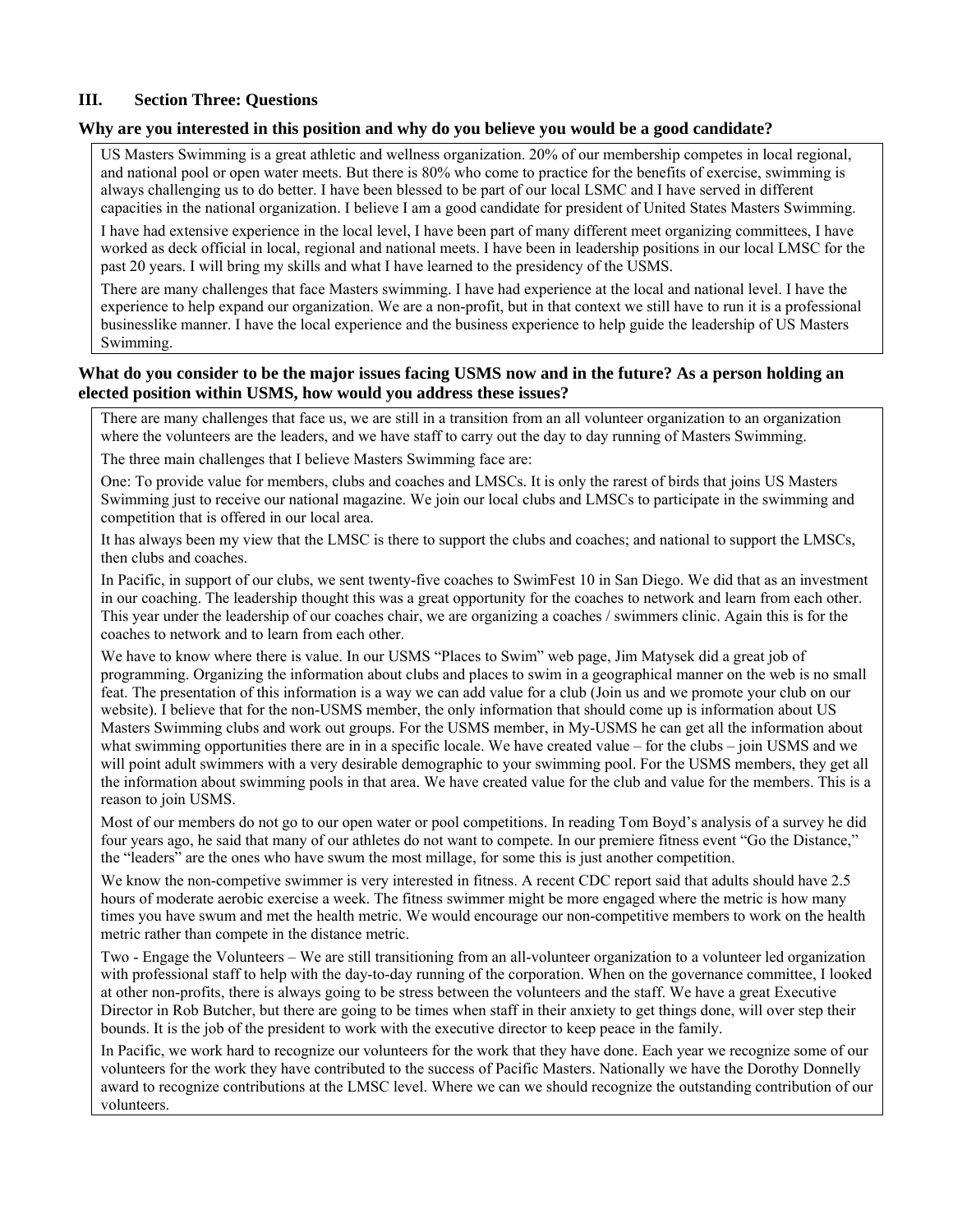In the last couple of years we have instituted LMSC minimum standards - our expectation of what services we expect the LMSCs to provide and how to provide them. Our challenge will be to provide a consistent professional service within the context of 52 LMSCs.

The USMS leadership team must provide the direction. Our national committees provide the basic leadership and work of the organization. To me as a volunteer, at convention, I would get excited about the challenges facing USMS and the committee that I had been on or wanted to be on, but it would always seem that committee assignments were never done until the first of year. As your president, one of my duties would be to staff the committees as soon as possible.

Three: Strategic vision to get to expand the organization – we have committed to expand the organization to 100,000 athletes. I do not see Master's Swimming have the infrastructure to support that goal - yet. When totaling the number of clubs and workout groups, we have over 1,500 groups. Only a small percentage of them are economically viable (able to support at least one full time coach). Economically viable clubs provide a stream of income for the aquatic facility (which pleases the aquatic director in this time of scarce resources), and money to support a coach. We need coaches who are interested in growing their program, then work with them to help them succeed.

We know that swimmers who swim with a club re-register at a higher rate than those who swim "unattached." Our goal has to be to try to get the unattached to swim with a club –providing value for the team, the swimmer and the LMSC.

United States Masters Swimming has been a leader in the Masters swimming arena. Two years ago, when reviewing the standing Committees, the House voted to eliminate the International Committee and to have the work done by the national office and the executive committee. As president, I will outreach to the international Masters groups.

Many have spoken about trying to outreach to the Triathlete groups as a way to bring in new members. As chair of Pacific I have been negotiating with Tri-California, the largest triathlete group in California. We will advertise their triathlons and they will promote Masters swimming. We have also set up a Triathlete Coaches Committee as part of our coaches committee. A partnership is one way to put Masters swimming in front of the triathlete community.

# **Please list USMS committees on which you have served. Include the dates you were on the committees and the names of the committee chairs under whom you served:**

- Officials 1994- 2000 Sally Dillon, Bill Tingly, David Diehl
- Championship 1996- present Sandi Rousseau, Barry Fasbender, Mark Moore, Jeff Rodin
- Rules 1996-1998, 2002-2003 Tom Boak, Leo Letendre
- Communication 2002 2008 Hugh Moore
- Computer on-line 1995-2000 Jim Matysek
- International Committee 2004- 2007 Sandi Rousseau
- Board of Directors 2005 2010 Rob Copeland , Jeff Moxie Work Out Groups 2009 – present; Rob Copeland, Nadine Day Governance 2008 – present; Patty Miller, Anthony Thompson

# **Please list any other experience that relates to your qualifications for the position.**

Helped organized the first Open Water Swimming Safety Conference in Burlingame, California (2011), which brought together over 100 open water experts from around the world to discuss how to protect the athletes

Helped organize the first LMSC set of workshops at Convention (2004). LMSC are our regional governing unit. By training our LMSC officers, we can make the more efficient and better able to carry the mission of US Masters Swimming. We help them succeed.

Swim Meet Chair and Referee for the 2009 US Senior Games National Championship at Stanford, California; Senior games swimmers are very much interested in wellness and good health.

Meet Referee for the 2003 IGLA Championships, Stanford, California

Chairman, Pacific Masters LMSC, 2002 to present

Webmaster, Pacific Masters LMSC 1995 to present

Officials Chair, Pacific Masters 1994—1995

Meet Operations Chair 1992-1993

Certified Deck Official (Stroke and Turn, Starter, Referee) 1991 to present

Chairman, Organizing Committee XI FINA World Masters Championships, 2006, Stanford California; The committee was awarded the FINA Certificate of Merit for the organizing the World Championships. The US was able to bid and awarded two FINA championships because of the way the meet was run.

# **Please list any other information you would like included.**

Board of Directors, Secretary, Mission National Bank (1998-2010) took a national bank that had come under a Cease and Desist Order to become a top 50 Independent Community Bank in the United States.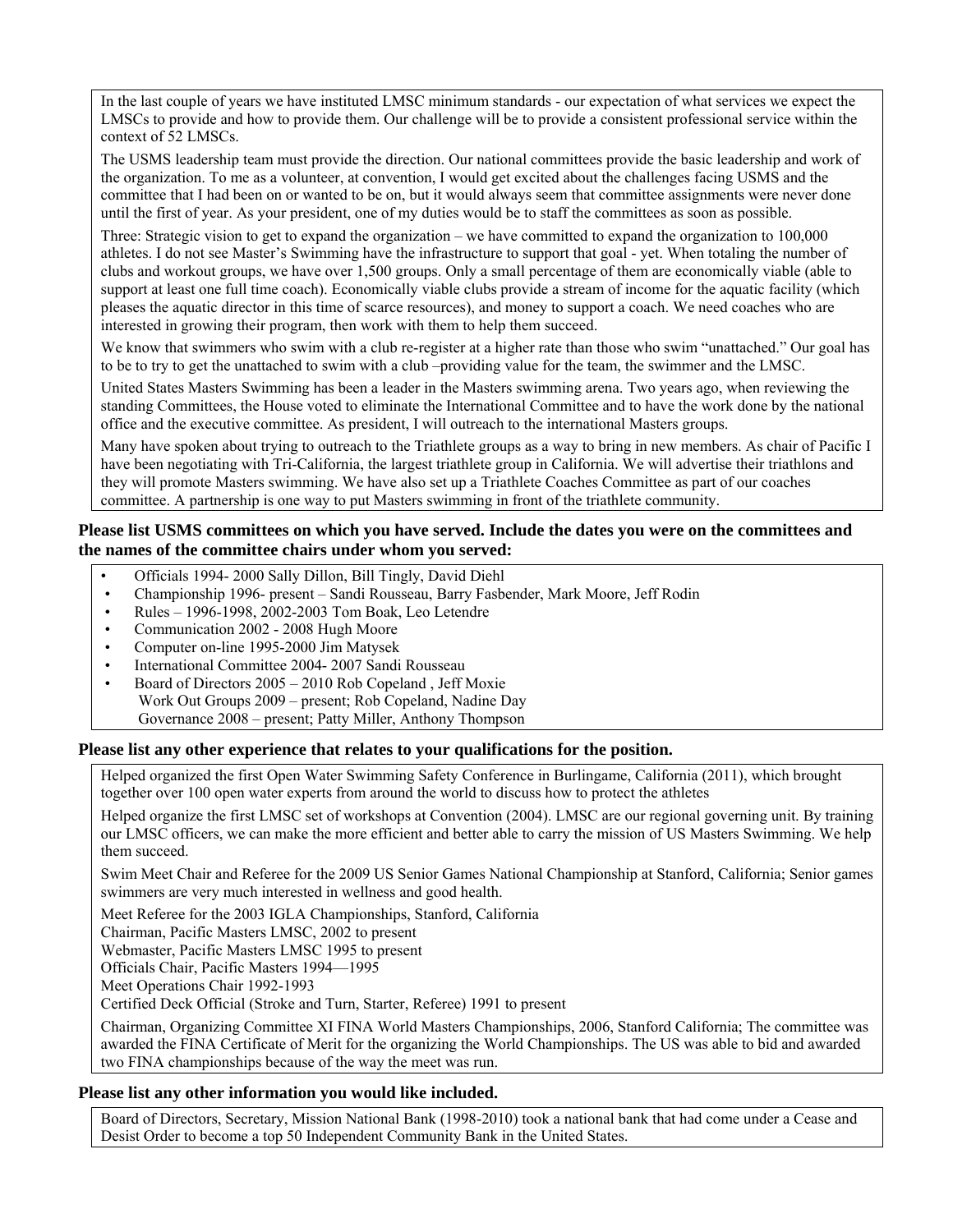# **Please write a short summary statement that will be posted on the display board with your photograph at the HOD Meeting**

I am running for President of United States Masters Swimming. We have a great athletic and wellness program for adult swimmers. As all of you know, the benefits of swimming include reduced risk of premature death, coronary heart disease, stroke and high blood pressure as well as improved ability to think and get on with the tasks of daily living.

For the past twenty years, I have worked on our LMSC serving in various capacities, the last eight years as Chairman. I don't want to the president of the best kept exercise secret. I want to get the word out there to non-members to tell them about swimming and how it improves your life. I want to help expand Masters swimming. We need to get swimmers to coaches; to educate our coaches; and to find more places to swim.

We have a great volunteer base, our volunteers are committed to Masters swimming, the executive committee is made up of great people who are passionate about swimming, our Board of Directors is awesome; Rob Butcher is great marketer of Masters swimming with a strong national office behind him.

The Board of Directors has said they want Masters swimming to grow to 100,000 swimmers. We are not ready for that – yet. We can be. We can grow the organization. We can put in the infrastructure. We need to find coaches who want to work with adult athletes. We need to educate and train those coaches. For our LMSC officers and volunteers we need to help and train them where we can. We want continue our professional service and improve where we can.

We can do this, we can grow to 100,000 members, we can improve service to our members. I will work to make this happen.

# **Michael Heather** – **Candidate for Vice President of Administration**



The Election Committee has deemed that *Michael Heather* is a member in good standing of USMS. The candidate has indicated he is planning to attend the HOD Meeting for this election year and is planning to attend all HOD Meetings during his tenure in office.

The candidate is running for reelection and is not required to provide a letter of nomination or letters of recommendation.

**The candidate provided the following responses on the Candidate Questionnaire/Consent-To-Run Form:** 

# **Please list the USMS National HOD Meetings you have attended, including the dates of attendance:**

1986 – present

# **III. Section Three: Questions**

#### **Why are you interested in this position and why do you believe you would be a good candidate?**

Currently hold position, have intimate knowledge of the corporation and its culture, history and procedures.

#### **What do you consider to be the major issues facing USMS now and in the future? As a person holding an elected position within USMS, how would you address these issues?**

Access to more pool facilities for growth potential. I have and continue to promote membership in pool operator associations in order to make our name and potential known to them.

**Please list USMS committees on which you have served. Include the dates you were on the committees and the names of the committee chairs under whom you served:** 

Rules, 1988-1990, Convention, 1986-2005, Marketing, Planning.

#### **Please list any other experience that relates to your qualifications for the position.**

Current holder of position, VP of community services, 2005-2009, convention committee chair, 1992-2005

#### **Please list any other information you would like included.**

None Provided.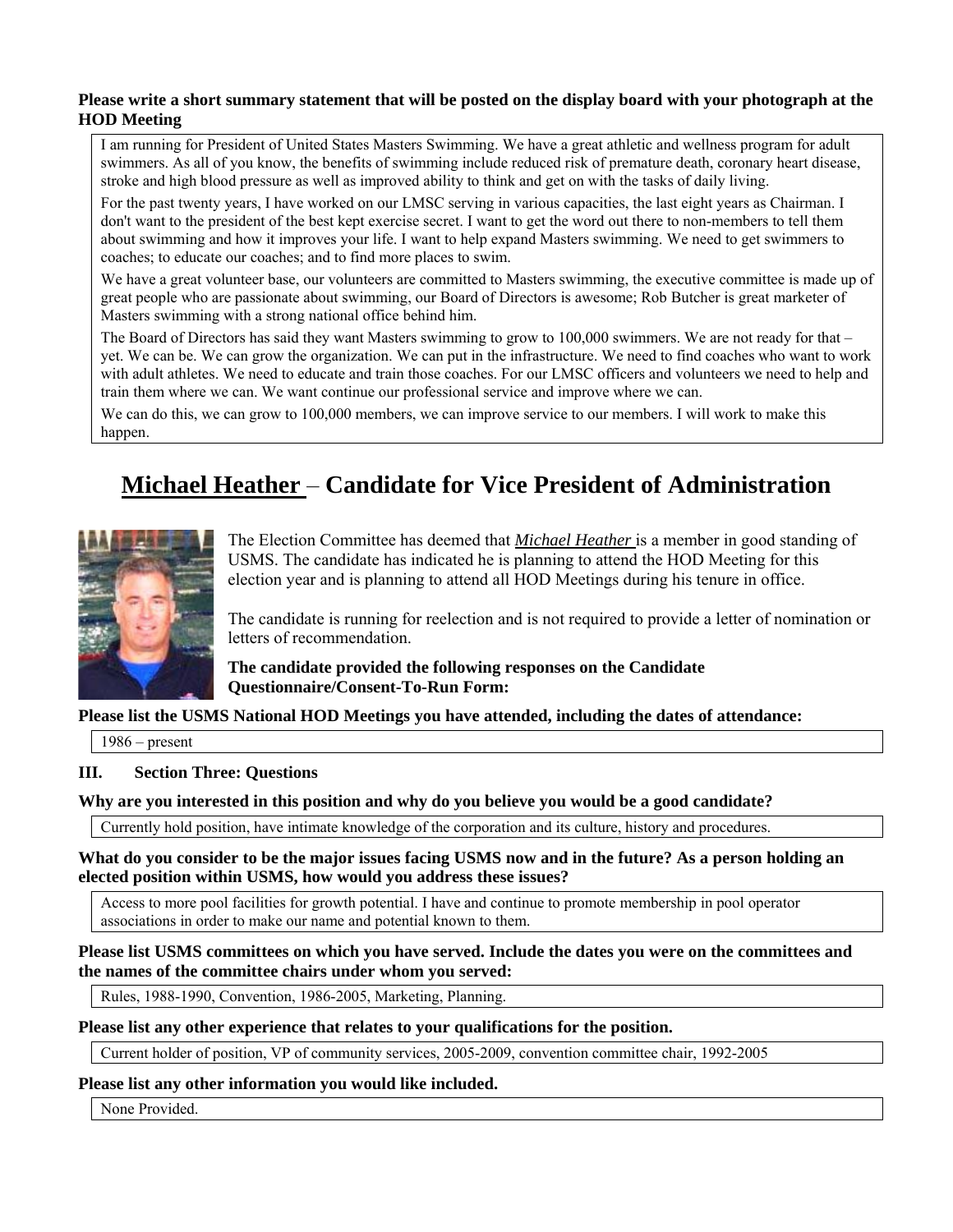**Please write a short summary statement that will be posted on the display board with your photograph at the HOD Meeting** 

I stand for honor, honesty, dignity, integrity and humor. One of us isn't as smart as all of us.

# **Al Prescott** – **Candidate for Vice President of Community Services**



The Election Committee has deemed that *Al Prescott* is a member in good standing of USMS. The candidate has indicated he is planning to attend the HOD Meeting for this election year and is planning to attend all HOD Meetings during his tenure in office.

The candidate was nominated by *Matthew Mulrooney* and received letters of recommendation from *Matthew Mulrooney* and *Matt Denehy*, in accordance with our Election Operating Guidelines. These letters are published in the Election section of the USMS web site.

**The candidate provided the following responses on the Candidate Questionnaire/Consent-To-Run Form:** 

#### **Please list the USMS National HOD Meetings you have attended, including the dates of attendance:**

2003-2005, 2007-present

#### **III. Section Three: Questions**

#### **Why are you interested in this position and why do you believe you would be a good candidate?**

I have been involved with USMS at a local level and National level for over a decade now. During that time I have served locally as a Director of Marketing, Director of Communications, and a Board member of the New England Masters Swim Club. I am currently the Chair of the New England LMSC with my term expiring in 2011. I have also served on the USMS Marketing Committee, and the USMS task force of Workout Groups.

In my ten years of involvement, I have focused on building bridges between core masters swimmers, members of USA Swimming, and the USA Triathlon Communities. During my tenure in the local program I have overhauled the NE-LMSC's governance procedures, re-tooled membership communication, and coordinated outreach efforts to our current and new members in New England. Most important to me though, is the number of new people have helped recruit into positions of leadership throughout New England. The result has been a membership that was stagnating in 2003-2005, to a membership that has grown almost two fold since that time.

I would like to take this model of organization building and outreach to the National Level so more of the USMS community, both current and future may benefit.

#### **What do you consider to be the major issues facing USMS now and in the future? As a person holding an elected position within USMS, how would you address these issues?**

The single largest issue ALL of USMS faces is access to pools and facilities. Every time an economic crisis hits, and many times even when it does not, the first thing a municipality does is to suggest closing an aquatics facility. In New England, we have seen this happen in almost a half a dozen communities. Though I have seen a tremendous response from the "grass roots" level, there is no national response, no national resource, and no national knowledge base where USMS members can get support for these critical issues.

My solution to this problem is to create a national response (or organization), with USMS as a key play and including other organizations affected by pool access (USA Swimming and USA Triathlon). We would create a model whereby if a pool facility is threatened with closure, a non-profit private/public partnership can be created to effectively "take over" the pool facility, remove it from the municipalities' cost structure, and preserve it with the eye to providing swimmers (USMS members in particular) access to the facility. I can think of no great Community Service.

# **Please list USMS committees on which you have served. Include the dates you were on the committees and the names of the committee chairs under whom you served:**

USMS Communications Committee 2007 to 2008 –Hugh Moore Chair USMS Workout Group Task Force 2010 to Present –Nadine Day Chair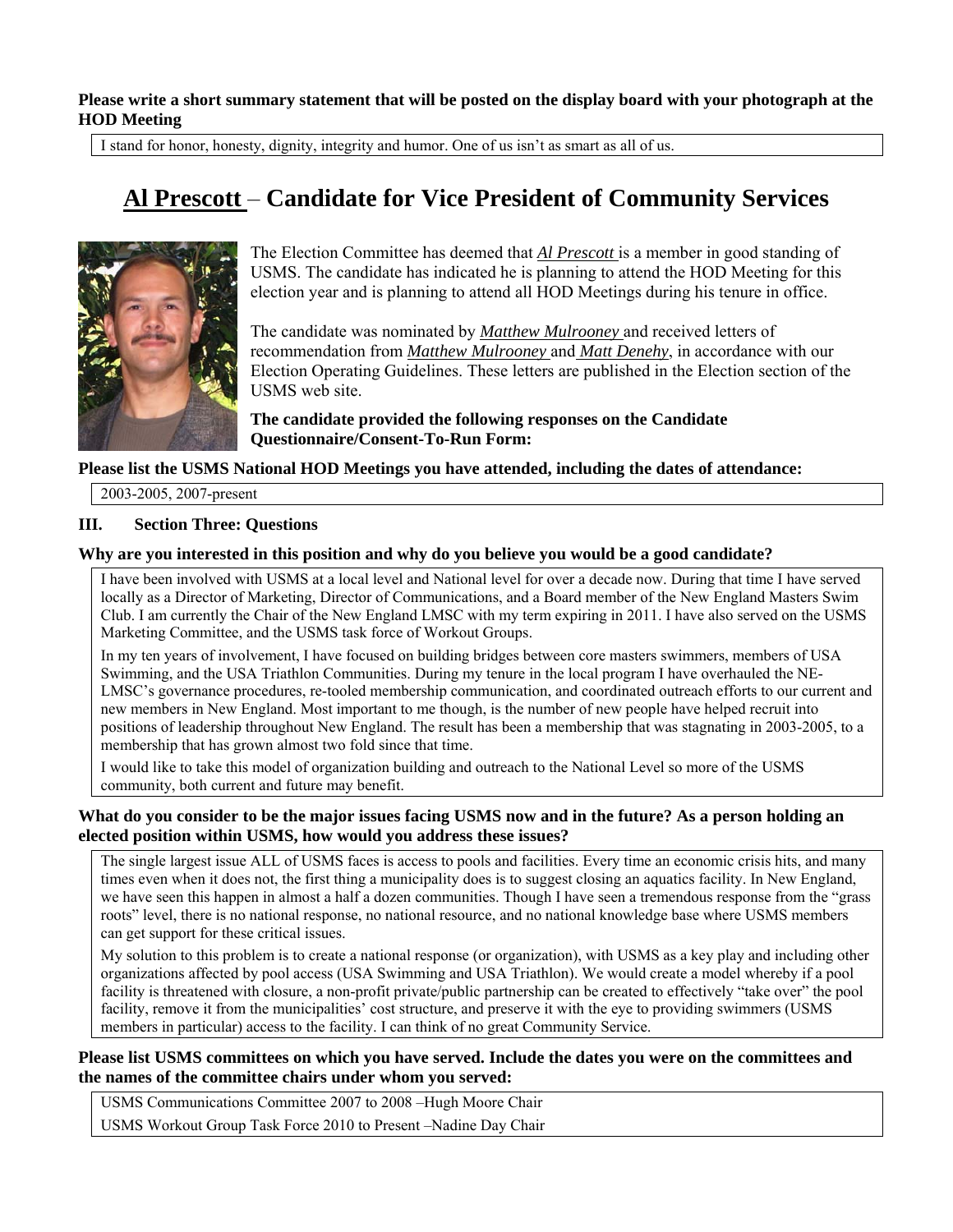# **Please list any other experience that relates to your qualifications for the position.**

Past Director of Communications, New England Masters Swim Club Past and Current Board Member, New England Masters Swim Club Past Vice Chair, New England LMSC, two terms. Current Chair New England LMSC, completing second term.

#### **Please list any other information you would like included.**

In Addition to the above, I have played a major role along with others in creating a "Hall of Fame" for masters swimmers in New England. Our first induction ceremony is slated for later this year and we have used this to leverage additional donations to the LMSC and expanding our financial base beyond simple dues.

# **Please write a short summary statement that will be posted on the display board with your photograph at the HOD Meeting**

My name is Al Prescott, and many of you know me simple as "Big Al" from New England. I am running for Vice President of Community Service. I have been involved with USMS at a local level and National level for over a decade now. The single largest issue ALL of USMS faces is access to pools and facilities. Every time an economic crisis hits, and many times even when it does not, the first thing a municipality does is to suggest closing an aquatics facility. Though I have seen a tremendous response from the "grass roots" level, there is no national response, no national resource, and no national knowledge base where USMS members can get support for these critical issues. My solution to this problem is to create a national response (or organization), with USMS as a key play and including other organizations affected by pool access (USA Swimming and USA Triathlon). We would create a model whereby if a pool facility is threatened with closure, a non-profit private/public partnership can be created to effectively "take over" the pool facility, remove it from the municipalities' cost structure, and preserve it with the eye to providing swimmers (USMS members in particular) access to the facility. I can think of no great Community Service.

# **Jody Smith** – **Candidate for Vice President of Community Services**



The Election Committee has deemed that *Jody Smith* is a member in good standing of USMS. The candidate has indicated she is planning to attend the HOD Meeting for this election year and is planning to attend all HOD Meetings during her tenure in office.

The candidate was nominated by *Nadine Day* and received letters of recommendation from *Jeff Roddin* and *Michael Moore*, in accordance with our Election Operating Guidelines. These letters are published in the Election section of the USMS web site.

**The candidate provided the following responses on the Candidate Questionnaire/Consent-To-Run Form:** 

#### **Please list the USMS National HOD Meetings you have attended, including the dates of attendance:**

2007 – present. Also attended USAS Convention in 2004, 2005 and 2006.

#### **III. Section Three: Questions**

#### **Why are you interested in this position and why do you believe you would be a good candidate?**

My interest in serving USMS as the VP of Community Services stems from my desire to improve the experience of our members, coaches and programs, grow our membership and support our volunteer efforts both locally and nationally.

From the day I joined my first Masters program over eleven years ago my passion for Masters Swimming has continued to grow from year to year. As my enthusiasm for the sport has grown, so has my involvement at both the local and national level.

My experiences as a swimmer, event host, facility manager and coach provide me a multifaceted perspective on the issues and opportunities facing USMS and our members. I serve on the Pacific Masters Board and the

San Jose Arena Authority (mayor appointed) and report to the Board of Mountain View Masters Swimming so I'm versed in the roles and responsibilities of board members. I have a strong understanding of the current USMS landscape and have worked with numerous volunteers and staff members on USMS projects and events.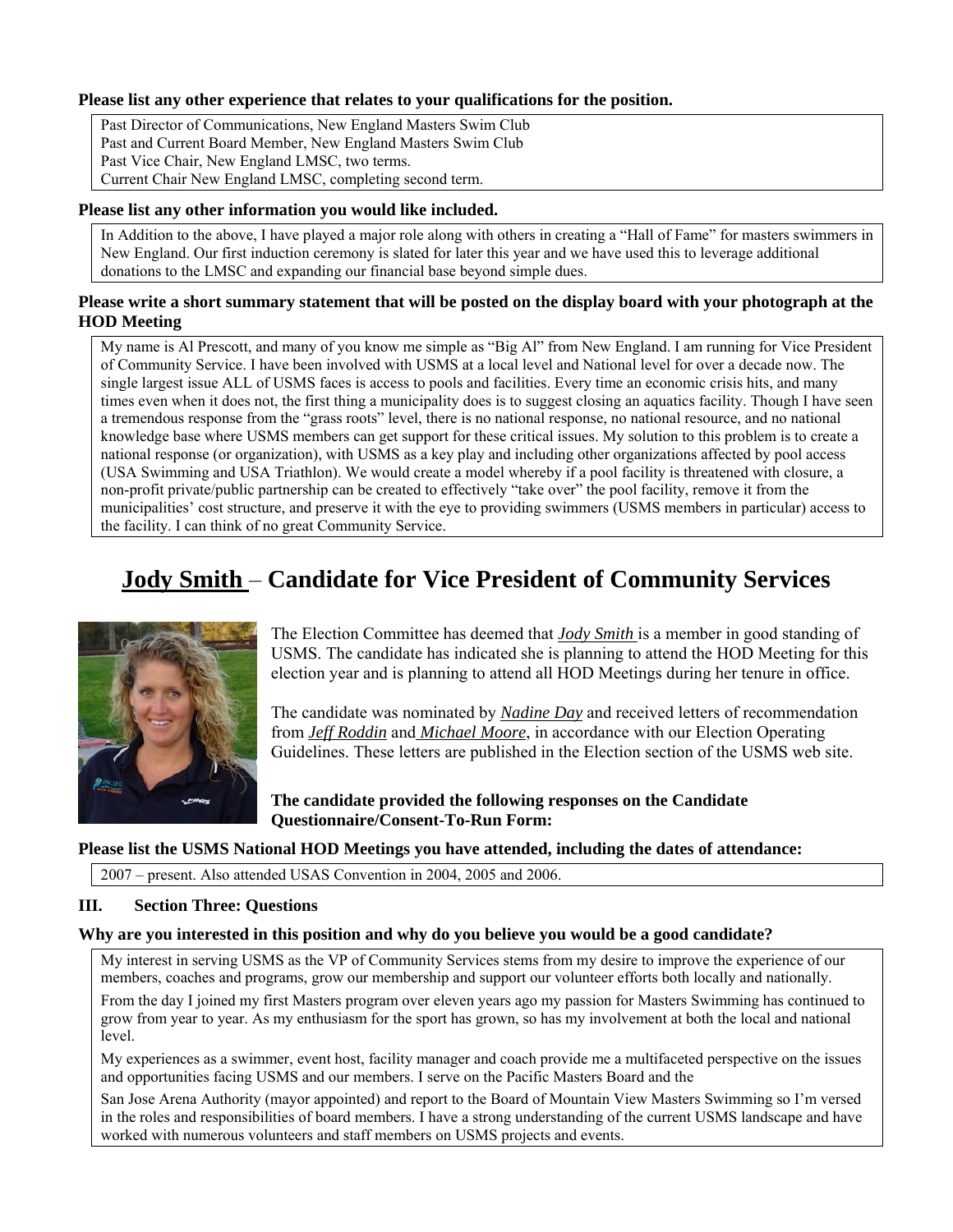# **What do you consider to be the major issues facing USMS now and in the future? As a person holding an elected position within USMS, how would you address these issues?**

The challenges I see USMS facing as we update our Strategic Plan and continue to grow from a completely volunteer organization to a combination of staff and volunteers all center around communication and consistency in implementing our plans and programming. This breaks down into three areas:

- Clear communication between the board of directors, USMS committees, staff, LMSC's and volunteers.
- Consistency in the execution of plans and initiatives at the national and local levels.
- Continued redefining and realignment of volunteer and staff responsibilities.

As the Vice President of Community Services and a member of the Board of Directors I will invest the time to ensure I'm aware of and adhere to our mission and goals as determined by the membership and our updated Strategic Plan. As liaison to the Sports Medicine and Science, Fitness and Coaches Committees, I will work with these teams of volunteers to align with our overall objectives and assist in the communication of the committee's plans at a national and LMSC level. And I will address each issue and opportunity with the philosophy, "what is the best and most efficient way to achieve the goal or implement the plan" and not be limited by what has been done historically.

# **Please list USMS committees on which you have served. Include the dates you were on the committees and the names of the committee chairs under whom you served:**

Championship Committee, Jan 2008-Current, Chairs Mark Moore (2008-2010) & Jeff Roddin (2010-Current)

Coaches Committee, Nov 2010 – Current, Chair Craig Keller

#### **Please list any other experience that relates to your qualifications for the position.**

- Other relevant work, event and sports governing body experience:
- Associate Athletic Director San Jose State University
- Special Events Manager & Avery Aquatic Center Manager Stanford University
- Meet Director USA Swimming National Championships, NCAA Water Polo Championships
- Tournament Director NCAA Men's Basketball, First and Second Rounds
- Associate Director USA Track & Field National Championships

# **Please list any other information you would like included.**

None Provided.

#### **Please write a short summary statement that will be posted on the display board with your photograph at the HOD Meeting**

As an active member of this community and someone that plans on "Swimming for Life", I submit my nomination to serve USMS as the Vice President of Community Services. Within our organization I've been a participant, an event host, a large aquatic facility manager and most recently a coach. And I will bring the knowledge and understanding gained in these functions to this position. I will also bring my experience as a leader, organizer and administrator to this role. As a volunteer, I have been involved at the club, LMSC and national level and have devoted time to be aware of the dynamics of our organization, our history and our plans for the future. I look forward to the opportunity to work directly with the USMS Fitness, Sports Medicine and Science and Coaches Committees. I'm passionate about USMS, our members and our programs, and I'm committed to serving our community as an active member of the Executive Committee.

# **Laura Winslow** – **Candidate for Vice President of Community Services**



The Election Committee has deemed that *Laura Winslow* is a member in good standing of USMS. The candidate has indicated she is planning to attend the HOD Meeting for this election year and is planning to attend all HOD Meetings during her tenure in office.

The candidate was nominated by *Nadine Day* and received letters of recommendation from *Nadine Day* and *Tom and Carolyn Boak*, in accordance with our Election Operating Guidelines. These letters are published in the Election section of the USMS web site.

**The candidate provided the following responses on the Candidate Questionnaire/Consent-To-Run Form:**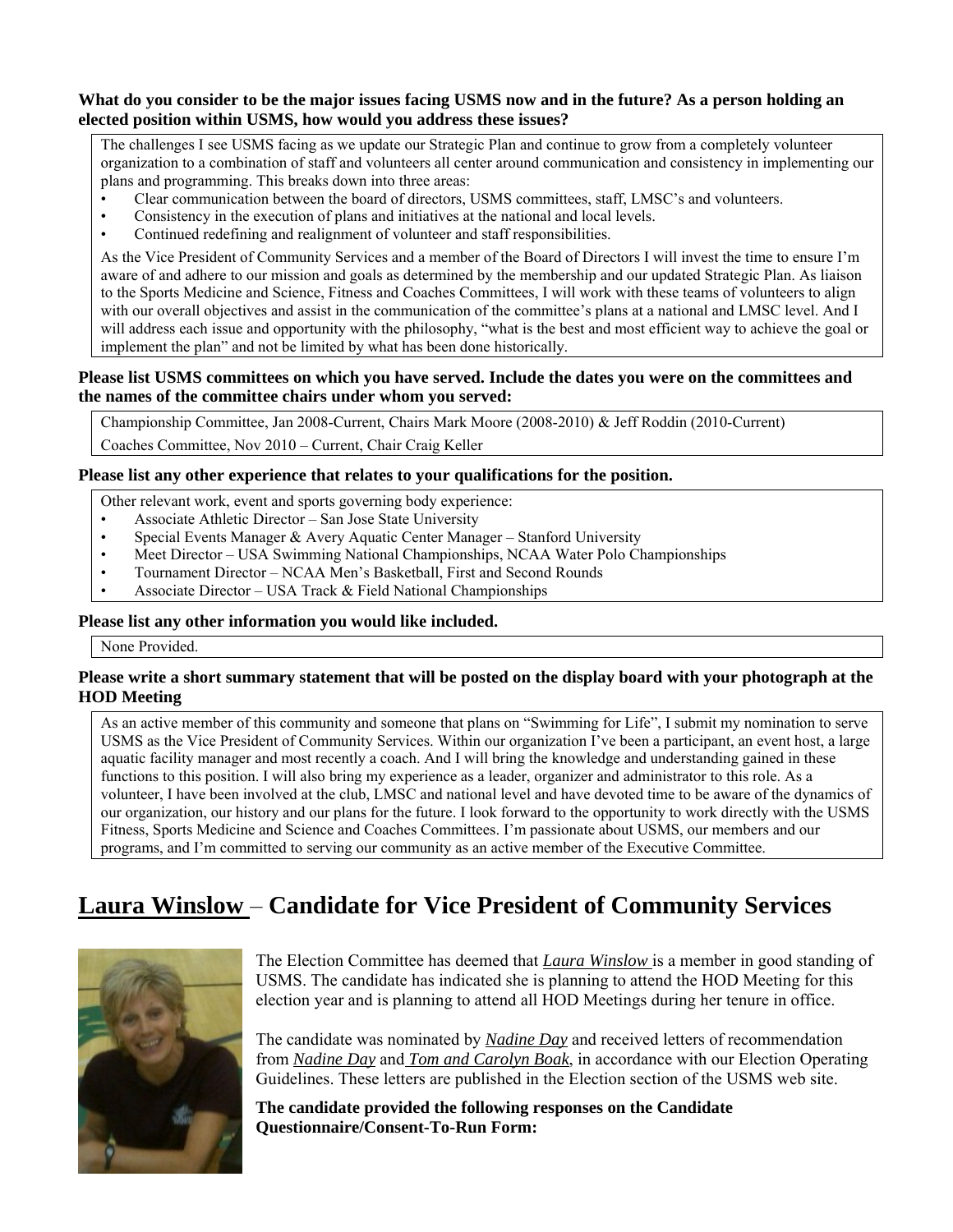# **Please list the USMS National HOD Meetings you have attended, including the dates of attendance:**

 $\overline{2003}$  – present

# **III. Section Three: Questions**

#### **Why are you interested in this position and why do you believe you would be a good candidate?**

I am passionate about masters swimming and USMS. Since 2003 I have been a USMS volunteer on the local and national level. I have a strong desire to serve USMS, grow the organization, and give back to the sport and organization that has given me so much.

With my unique background as a CPA, masters swim coach, head high school swim and dive coach, and assistant organizer of the 2003 and 2011 spring short course nationals, I offer the organization key knowledge and energy in areas that are important for its growth.

As a previous at-large BOD member I have had the opportunity to participate on numerous committees/task forces, chairing some of them.

I have enjoyed my previous service and demonstrated that I can get the job done. In assisting with the running of the 2011 short course nationals, I demonstrated my organizational skills. Having been on the board, I know how it works and what is expected of its members. If elected, I would be able to start fulfilling my duties from day one.

#### **What do you consider to be the major issues facing USMS now and in the future? As a person holding an elected position within USMS, how would you address these issues?**

Growth, communication, leadership, club and LMSC development, coaching and member services are areas I see as critical to the health of our organization. Over the last few years, our membership has grown. In order to maintain that growth, we need effective communication among the BOD, Executive Director and staff, the committees, and LMSCs. We need to assist in the development of clubs and LMSCs using models that have worked well for others. We also need coaches who are properly trained to provide guidance, leadership and training for members. Coaches are a contributing factor in retaining existing members.

The VP Community Services is responsible for three committees: the Coaches Committee, which recruits, educates, and supports coaches for USMS members; the Fitness Committee, which provides fun yet challenging ways to help members achieve their goals; and the Sports Medicine and Science Committee, which stimulates and encourages research on masters swimming and educates members and the public on sports medicine and science. All three areas are important for the growth of masters swimming.

As VP Community Services, I will provide the necessary leadership for these areas so they can be successful in providing beneficial services to help USMS grow.

## **Please list USMS committees on which you have served. Include the dates you were on the committees and the names of the committee chairs under whom you served:**

International 2003 – 2005; Sandy Rousseau

Championship 2004 – 2005; Barry Fasbender

Long Distance/Open Water 2007 – 2009; Marcia Cleveland

Coaches 2010 – 2011; Craig Keller

#### **Please list any other experience that relates to your qualifications for the position.**

I am a certified public accountant with over 25 years' experience in the business world, having practiced both accounting and executive compensation. In these roles, I have worked as part of a team as well as being the leader. I was also the previous controller for a kids swim team, helping to meet budgetary constraints. In addition, I have been coaching masters for the last five years and high school swimming for the past four.

#### **Please list any other information you would like included.**

Former Arizona Sanctions Chair

Former Arizona LMSC Competition Committee Chair

Chaired the first Executive Director Search Committee; 2005 – 2007

Chaired the Employee Compensation Task Force; 2005 - 2007

Chaired the Dues Increase Task Force; 2006

Member of Long Course Nationals Evaluation Committee - 2005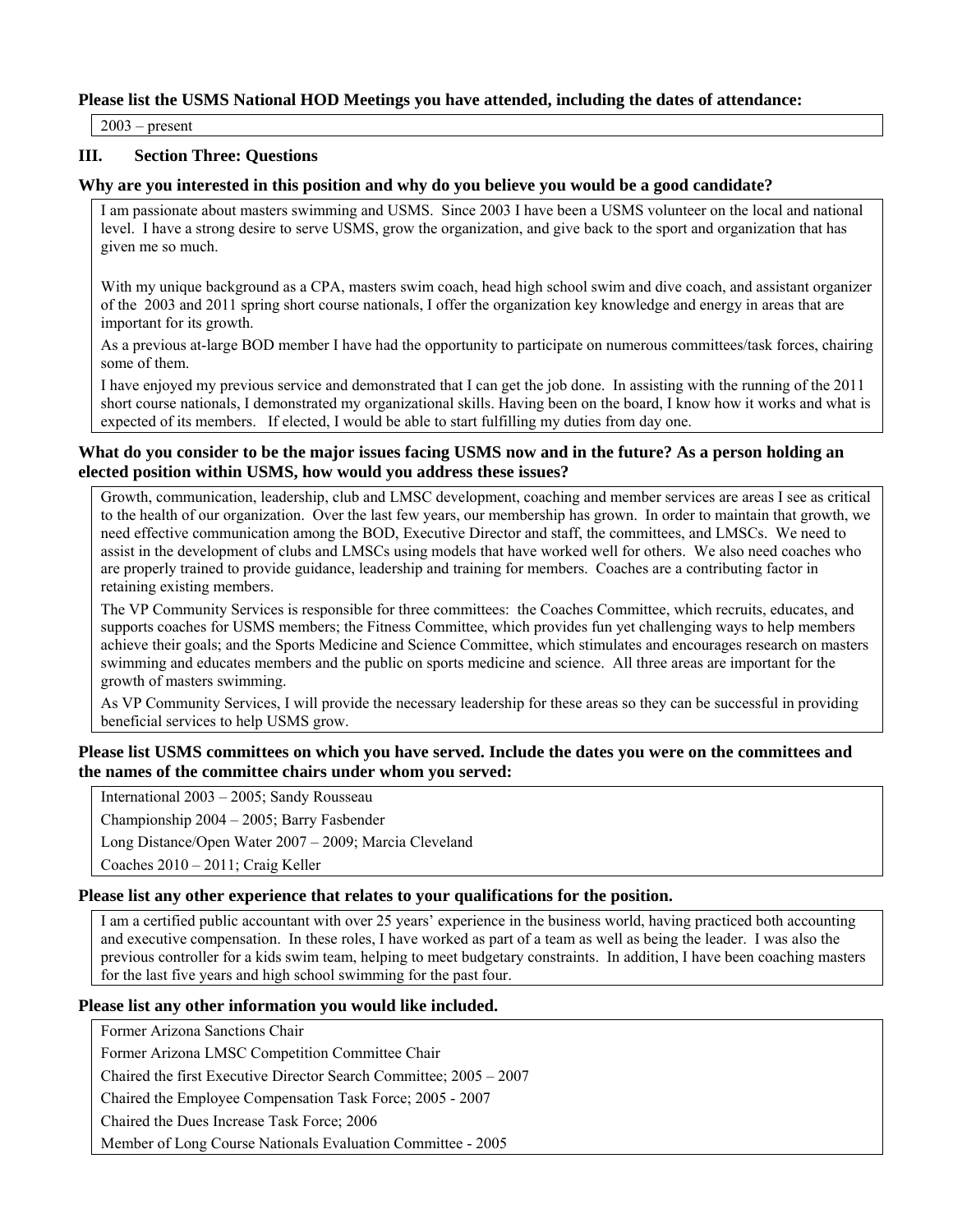Member of National Headquarters Task Force Member of Membership Dues Task Force

# **Please write a short summary statement that will be posted on the display board with your photograph at the HOD Meeting**

USMS is continuing to undergo numerous changes. I want to assist by continuing to help lead the organization and taking us to the next level.

# **Ed Tsuzuki** – **Candidate for Vice President of Local Operations**



The Election Committee has deemed that *Ed Tsuzuki* is a member in good standing of USMS. The candidate has indicated he is planning to attend the HOD Meeting for this election year and is planning to attend all HOD Meetings during his tenure in office.

The candidate is running for reelection and is not required to provide a letter of nomination or letters of recommendation.

# **The candidate provided the following responses on the Candidate Questionnaire/Consent-To-Run Form:**

# **Please list the USMS National HOD Meetings you have attended, including the dates of attendance:**

1999, 2000, 2002 – present

# **III. Section Three: Questions**

# **Why are you interested in this position and why do you believe you would be a good candidate?**

I have been a USMS member for 17 years and have served as an officer at the LMSC level for 14 years and also as a national delegate and active committee member for the last 12 years. I have also served as the Vice President of Local Operations for the last 2 years and bring a tremendous amount of passion and energy to the USMS organization at the LMSC, Zone and National levels.

# **What do you consider to be the major issues facing USMS now and in the future? As a person holding an elected position within USMS, how would you address these issues?**

The first major issue facing USMS is membership growth and retention. We must continuously strengthen the value of membership and deliver consistent, positive membership experiences – for all of our member profiles – the pool or open water competitor, the fitness swimmer, the triathlete, and the coach. We can improve the member experience by continuing to improve our LMSC support efforts in meeting our minimum standards as well as providing easy-to-use, standardized tools to support both personalized interactions (e.g. Go The Distance, Fitness Logs) as well as our event based activities (e.g. event sanctioning, results tabulating and recordkeeping). Which leads to another major issue, which is the expansion of our IT staff in order continue to enhance our web-based experiences and process automation. As Vice President of Local Operations, I would oversee many of these committee led activities and as a Board member, I can continue to ensure appropriate prioritization of our critical IT initiatives.

# **Please list USMS committees on which you have served. Include the dates you were on the committees and the names of the committee chairs under whom you served:**

Records and Tabulation Committee

Chair – Pieter Cath (1999-2004)

Chair – Mary Beth Windrath (2005-2007)

Chair – Ed Tsuzuki (2008-2009)

Computer On-Line (1999-2000)

# **Please list any other experience that relates to your qualifications for the position.**

In addition to serving on the Executive Committee and Board of Directors for the last two years, I have served as Chair or Vice Chair of the Records and Tabulation Committee for 10 years. I have also led the End-to-End Event Management task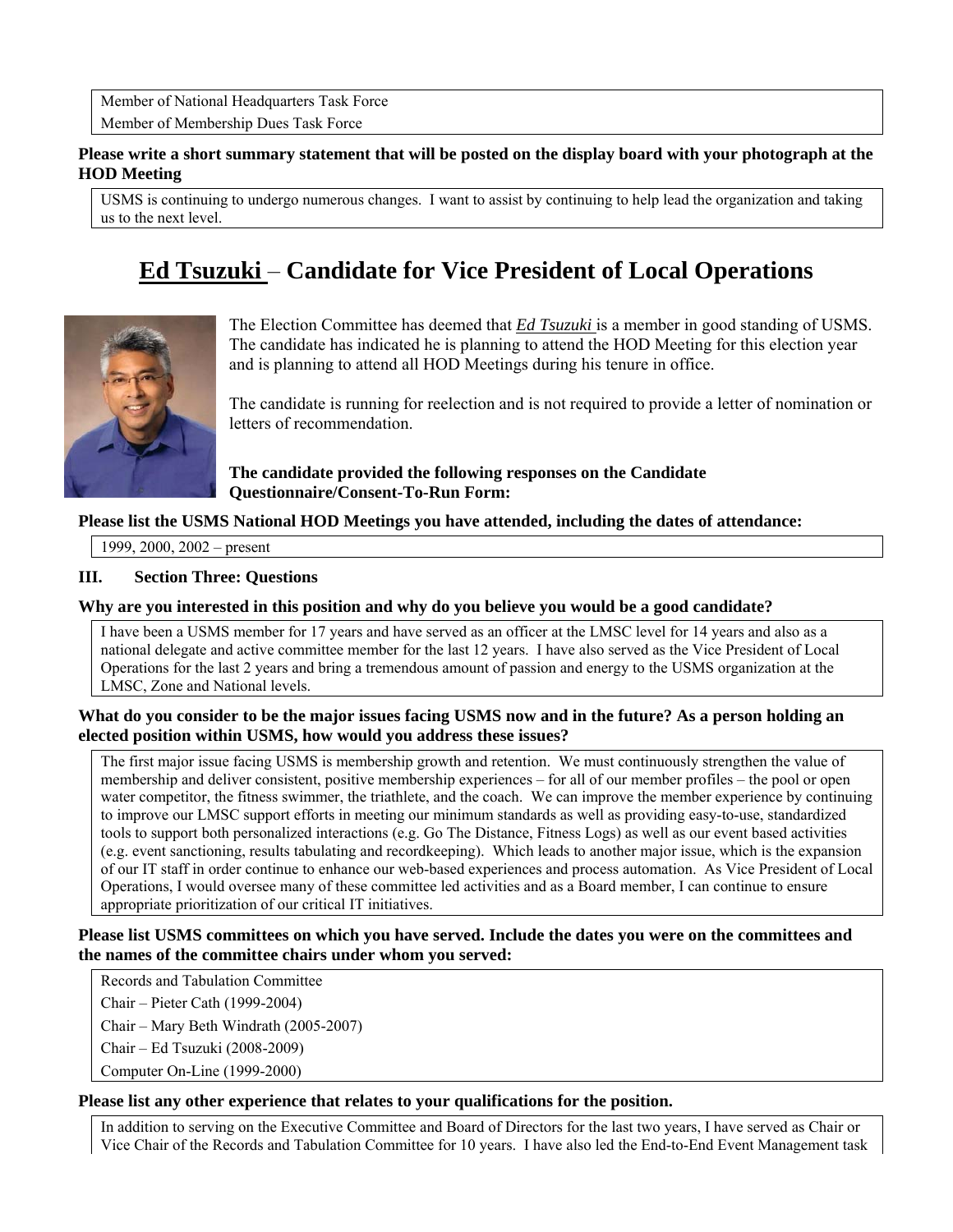force which has been responsible for the development of the on-line meets database and event rankings, as well as the eventual automation of the top ten tabulation process. The task force is now also focusing on the event sanctioning process.

#### **Please list any other information you would like included.**

I live and breathe swimming. In addition to the "administrative" involvement detailed in this bid, I am an active pool and open water competitor and have been the head coach of the Bernards High School girls and boys swim teams for the past 23 years.

# **Please write a short summary statement that will be posted on the display board with your photograph at the HOD Meeting**

I have been a USMS member for 17 years, served as an officer at the LMSC level for 14 years, as a National delegate and active committee member for the last 12 years. I have served as a committee chair for 2 years and as Vice President of the Local Operations division and member of the Board of Directors for the last 2 years. I bring a tremendous amount of passion and energy to the USMS organization at the LMSC, Zone and National levels and am eager to continue serving a second term as VP of the Local Operations Division. I have been able to develop a strong working and supportive relationship with the committees of the division and intend to build a stronger relationship with the Zone Chairs and assist in the development of the LMSCs.

# **David Diehl** – **Candidate for Candidate for Vice President of Programs**



The Election Committee has deemed that *David Diehl* is a member in good standing of USMS. The candidate has indicated he is planning to attend the HOD Meeting for this election year and is planning to attend all HOD Meetings during his tenure in office.

The candidate is running for reelection and is not required to provide a letter of nomination or letters of recommendation.

**The candidate provided the following responses on the Candidate Questionnaire/Consent-To-Run Form:** 

# **Please list the USMS National HOD Meetings you have attended, including the dates of attendance:**

1985-2000, 2002-2004, 2005 – present

# **III. Section Three: Questions**

# **Why are you interested in this position and why do you believe you would be a good candidate?**

Interested in continuing to serve USMS in this Vice President position

**What do you consider to be the major issues facing USMS now and in the future? As a person holding an elected position within USMS, how would you address these issues?** 

Membership growth and retention and serving the swimming community by promoting adult fitness and health

**Please list USMS committees on which you have served. Include the dates you were on the committees and the names of the committee chairs under whom you served:** 

Sports Medicine, Rules (for over 15 tears) and Officials (for over 15 years and past chair)

#### **Please list any other experience that relates to your qualifications for the position.**

Past Chair of Potomac Valley Masters, retired Executive Director of University of Maryland M Club Foundation

#### **Please list any other information you would like included.**

Active in Masters Swimming for over 35 years, competed in 19 USMS National Championships (volunteered as an officials in many when not competing), Chair of PV/LMSC for six years, participated in writing PV/LMSC By-Laws in 1980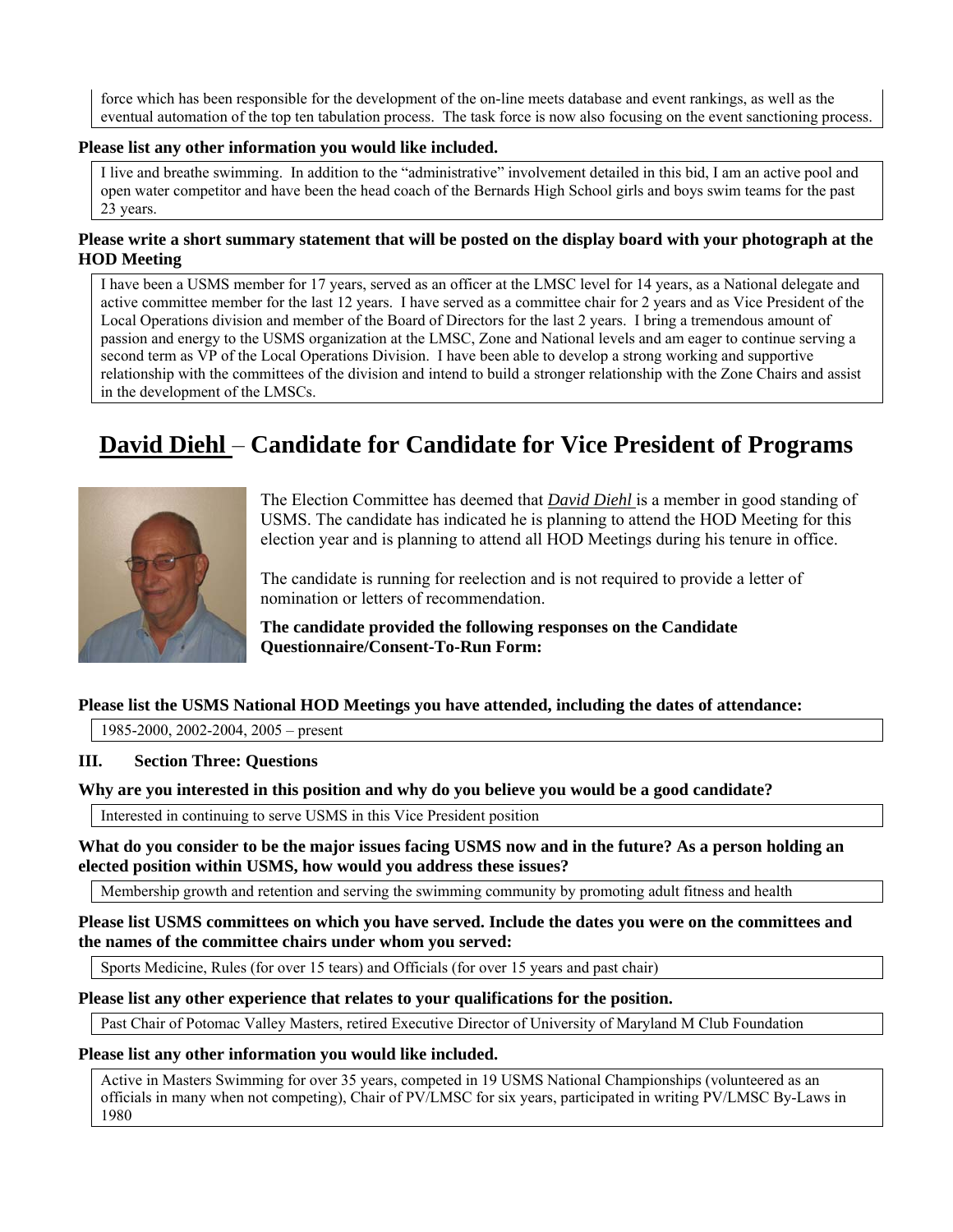## **Please write a short summary statement that will be posted on the display board with your photograph at the HOD Meeting**

Served on committee that wrote By-Laws for Potomac Valley LMSC and past chair of Potomac Valley LMSC. Masters swimmer for 35 years and served on USMS BOD as well as a number of USMS national committees (Sports Medicine, Rules, Officials – past chair). Management and leadership experience for over 30 years and retired Executive Director (named emeritus) of a large collegiate athletic non-profit foundation.

# **C.J. Rushman** – **Candidate for Secretary**



The Election Committee has deemed that *C.J. Rushman* is a member in good standing of USMS. The candidate has indicated he is planning to attend the HOD Meeting for this election year and is planning to attend all HOD Meetings during his tenure in office.

The candidate is running for reelection and is not required to provide a letter of nomination or letters of recommendation.

**The candidate provided the following responses on the Candidate Questionnaire/Consent-To-Run Form:** 

# **Please list the USMS National HOD Meetings you have attended, including the dates of attendance:**

1998, 2001, 2002, 2004 – present

# **III. Section Three: Questions**

# **Why are you interested in this position and why do you believe you would be a good candidate?**

I would like to contribute more to USMS by being elected secretary. My job as a Project Management Director, as well as having served as my LMSC secretary as well as several other organizations, uniquely qualifies me for the position. If elected, I would like to focus on communication as a means to improve USMS and promote intelligent growth—increasing our membership as an outgrowth of us getting the message out that USMS has something to offer everyone.

I have been very involved with USMS for many years through the Championship Committee. I would like to continue to contribute more as a member of the Executive Committee. I also feel I could bring a fresh perspective to the Executive Committee.

#### **What do you consider to be the major issues facing USMS now and in the future? As a person holding an elected position within USMS, how would you address these issues?**

Probably the most crucial issue is dealing with growing pains as our organization expands. As our membership has increased, even day-to-day operations have become a challenge. To do more than simply maintain the status quo, we must change the way we operate, a process already well under way since we had hire an Executive Director. At the same time, we must not alienate our core membership—growth for growth's sake will wind up disappointing both current and future members. Increasing our membership must be an outgrowth of us getting the message out that USMS has something to offer. In other words, communication is absolutely fundamental. And communication means being willing to listen too. We need to tell the world about ourselves, but we also need to listen to what the active adult population is asking for, and if necessary and feasible, be willing to adapt to meet those needs. And we need to provide more services to our noncompetitive members, while maintaining our commitment to those who do compete. If elected, I would gather and evaluate information, and make appropriate recommendations and decisions.

# **Please list USMS committees on which you have served. Include the dates you were on the committees and the names of the committee chairs under whom you served:**

• Championship Committee, 2002 – present. Served under Mark Moore. Meet Liaison to USMS Short Course Nationals at University of Texas, Austin TX 2008.

• Communications Committee, 2001–2003.

• Publications Committee (previously Rule Book Committee), 2002–present Served under Meg Smath and Susan Ehringer.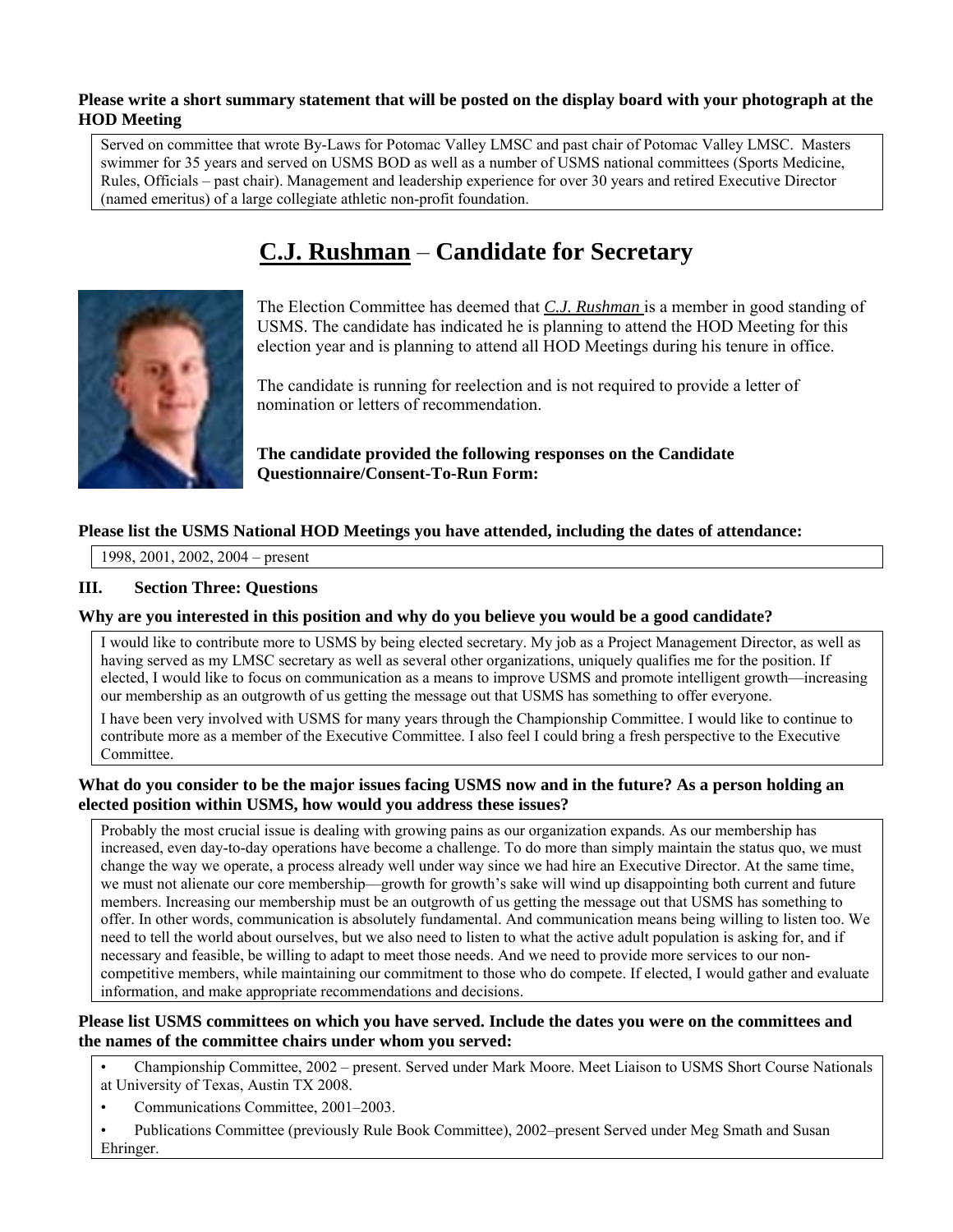# **Please list any other experience that relates to your qualifications for the position.**

- Swim Kentucky Masters Team President 2009 present
- Ohio LMSC Chair 2001-2007
- Ohio LMSC Secretary 1999-2007
- Ohio LMSC Vice Chair 2009 present
- Ohio LMSC Fitness and Safety Officer 2007-2009
- Member of the USMS Championship Committee

• Founder and President of Anderson Barracuda Masters (Cincinnati Ohio) (a subgroup of Southwest Ohio) 1996-2007. Served as meet director for both the winter AB Invitational and the summer Splash and Dash meet.

• YMCA- USA-certified swimming official; serving as referee, and stroke and turn judge. Also worked numerous Masters and high school meets in Cincinnati.

#### **Please list any other information you would like included.**

I've already performed in the Secretary position for two years, and would like to see it through. Plus I have had a blast learning from all the members of the Executive Committee and Board of Directors.

# **Please write a short summary statement that will be posted on the display board with your photograph at the HOD Meeting**

None Provided.

# **Ralph Davis** – **Candidate for Treasurer**



The Election Committee has deemed that *Ralph Davis* is a member in good standing of USMS. The candidate has indicated he is planning to attend the HOD Meeting for this election year and is planning to attend all HOD Meetings during his tenure in office.

The candidate is running for reelection and is not required to provide a letter of nomination or letters of recommendation.

**The candidate provided the following responses on the Candidate Questionnaire/Consent-To-Run Form:** 

# **Please list the USMS National HOD Meetings you have attended, including the dates of attendance:**

1999 – 2004, 2005 - present

# **III. Section Three: Questions**

# **Why are you interested in this position and why do you believe you would be a good candidate?**

I am interested in this position because of my love for Masters swimming and my desire to serve USMS in a capacity that I am professionally qualified.

I am a senior finance executive with over 30 years experience in accounting and financial management. My scope of career experience ranges from working for a large multi national corporation to company start-ups and business consulting. I have managed domestic and international financial operations coupled with developing local and worldwide strategies for their performance. I have served on Boards of Directors of various corporations, both domestic and international, combining diverse cultural and differing traditions to achieve corporate objectives.

I believe that I can continue to provide a fresh and unique perspective to the Treasurer position. My Board experience should complement the responsibilities of the position's requirements. I'm confident I can continue to add value to USMS and look forward to the opportunity to serve as its Treasurer for an additional two years.

I have served on the Finance Committee for 12 years, and two years as the Chairman. I have been USMS Treasurer for the last 18 months, consequently, I am well versed with the financial operations of USMS.